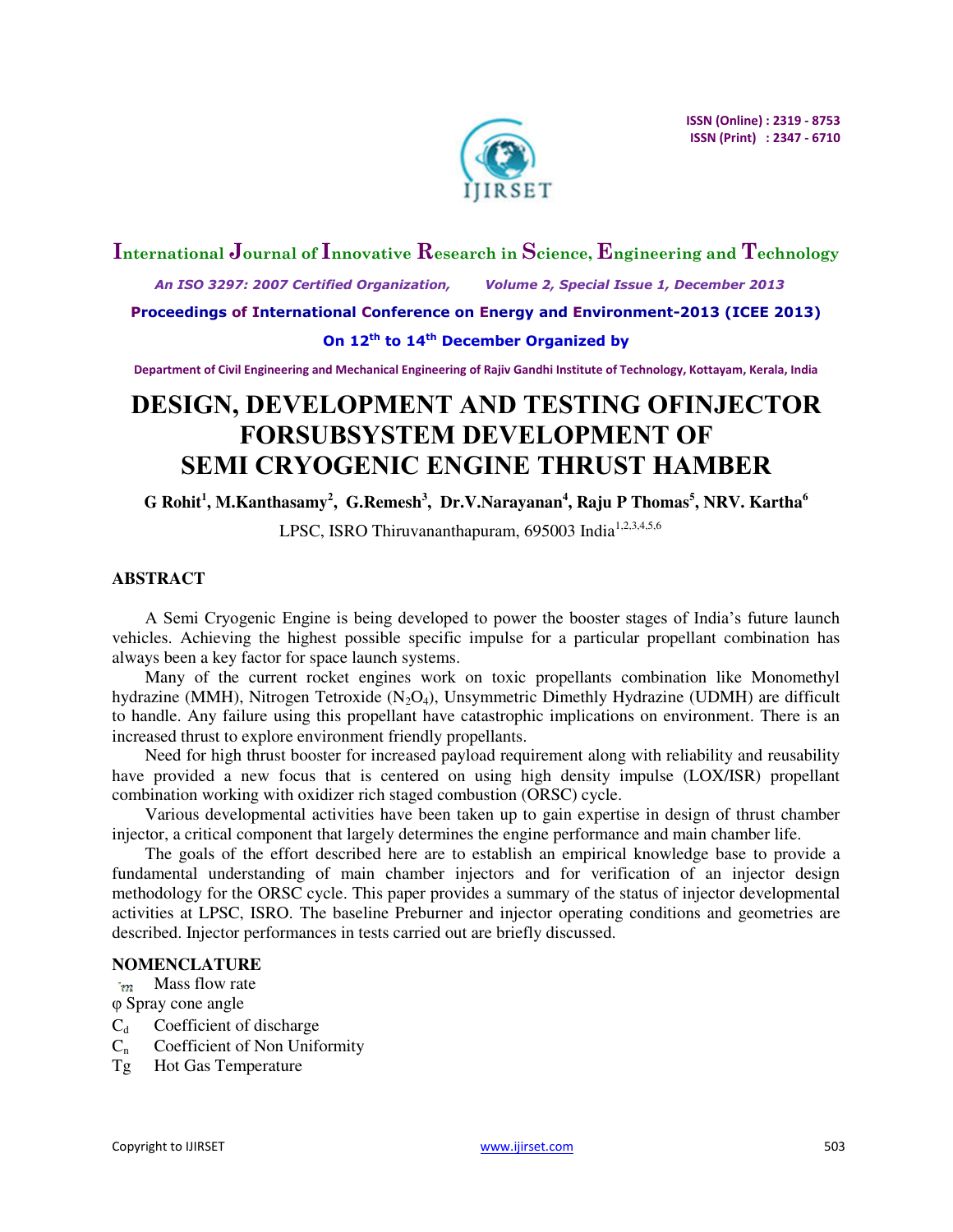## **Abbreviation**

| GOX         | Gaseous Oxygen                |
|-------------|-------------------------------|
| LOX         | Liquid Oxygen                 |
| <b>ISR</b>  | Isrosene (Refined Kerosene)   |
| <b>MR</b>   | Mixture Ratio                 |
| <b>ELV</b>  | Expendable launch vehicles    |
| <b>RLV</b>  | Reusable launch vehicles      |
| <b>PB</b>   | Preburner                     |
| <b>SPB</b>  | Special Preburner             |
| TC          | Thrust chamber                |
| CC          | <b>Combustion Chamber</b>     |
| <b>SEIH</b> | Single Element Injector Head  |
| <b>SETC</b> | Single Element Thrust Chamber |

## **1.INTRODUCTION**

ISRO is developing a 2000kN Semi cryogenic engine for the use in ELV and RLV. This engine is deemed to work on oxidizer rich staged combustion cycle using LOX and ISR propellant combination at a chamber pressure of 18.0MPa and at an overall engine mixture ratio of 2.65. The engine is designed to operate from 60% to 105% of nominal thrust level.

The major subsystems of the engine are TC, PB, turbo pump, Thrust and mixture ratio control system, feed circuits and flow control components. Preburner generates oxidizer rich hot gas at high pressures to drive the turbine. The exhaust gas from the turbine is then injected into the thrust chamber.

The thrust chamber is the combustion device where the propellants are metered, injected, atomized, mixed and burned to generate hot gas (reaction products) which is accelerated and ejected at high velocity to impart thrust. A thrust chamber has three major parts an injector, combustion chamber and nozzle. Ignition in TC is initiated using hypergolic slug (mixture of TEA and TEB) contained in a module.

Various developmental activities have been taken up to gain expertise in design of thrust chamber injector, a critical component that largely determines the engine performance and main chamber life.

Generally the design of injector element is very empirical and largely depends on testing experience. Evaluation of injector performance at main engine level testing is costly and time consuming.

So in order to characterize injector element, an injector head with a single base element has been configured to work on oxidizer rich hot gas and ISR combination. The goal is to evaluate the performance at element level and generate a model to correlate its performance to main engine.

To feed the element with oxidizer rich hot gas a "Special" Preburner using GOX/Isrosene as propellants has been designed and realized.

In addition to qualitatively characterizing the injector element by evaluating the performance parameters, a holistic approach has been chosen to evaluate the material compatibility (especially in contact with oxidizer rich hot gas), ignition characteristics (hypergolic slug is used as igniter), thermal parameters such as gas temperature and heat flux near the injector face and the chamber wall and combustion dynamic characteristics.

# **2.CONFIGURATION OF SINGLE ELEMENT INJECTOR HEAD**

The SEIH consists of a single element with fuel and oxidizer manifolds. The manifolds are made of different materials and welded together. A fire face separated the fuel manifold from the combustion chamber. The injector element along with the manifold assembly and fire face is brazed together to form the injector head assembly.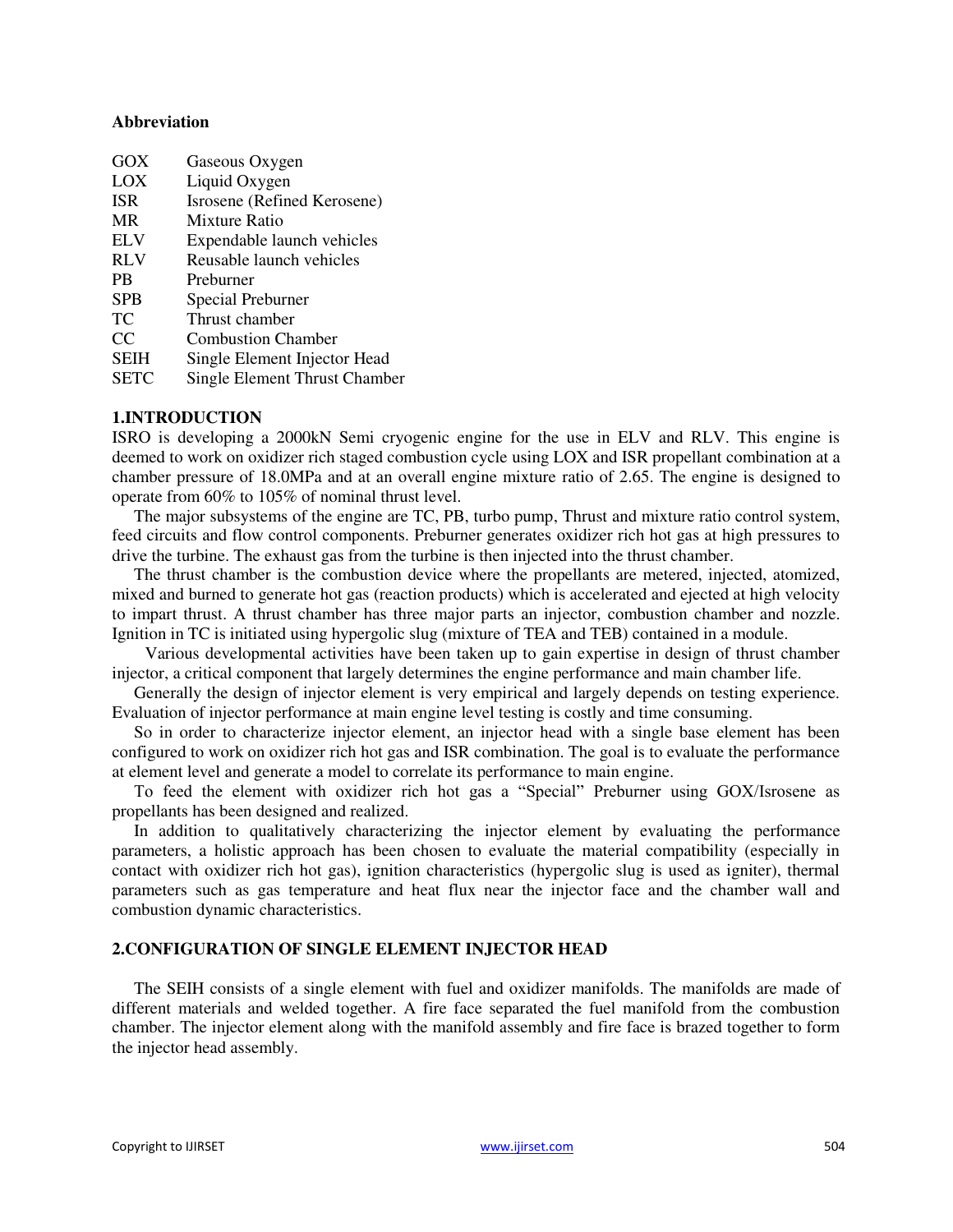

FIGURE 1. SEIH ASSEMBLY

# **2.1 Injector**

In view of design considerations of main injector head, the injector is designed to as a coaxial swirl type element. Many engines with LOX/RP-1 combination use swirl type injector for their better atomization, mixing of propellants and uniform distribution of propellants.

Due to requirements of about 450kg/s and 170kg/s of oxidizer and fuel flow into combustion chamber of main engine, 469 elements are arranged in 12 rows in concentric rows in steps of 6 to meter and distribute the propellants across the CC for uniform combustion. The arrangement pattern of injector element is shown in Figure 2.

TC is basically configured with two types of injector elements – Nominal (base) and protruding element. The nominal injector elements are contrived to deliver oxidizer-rich gas through a long post with flow controlled with an orifice and fuel through 12 tangential holes arranged in 2 rows (each 6Nos.). The element is provided with 12mm recess length. These elements consists of the following three parts namely orifice, casing of post and bush, connected together by orbit welding. Fuel enters through bush part of the assembly.

Orifice is made of nickel based alloy to check for compatibility in oxygen rich medium at high temperature. The post and bush are made of steel. The injector element assembly is shown in Fig 2.



FIGURE 2. INJECTOR ELEMENT ASSEMBLY Water cooled chamber was conceived and realized for element characterization.

# **3. CONFIGURATION OF SPECIAL PRE BURNER**

SPB is designed to provide oxidizer rich hot gas for SEIH to simulate same inlet conditions as that of main engine IH. It is designed to cater the need of a single injector element of TC with GOX/ISR combination. To simulate the flow conditions the SPB has to work at very lean MR. It is configured with a single injector element with an intermediate and main chamber. The SPB assembly is shown in Fig 3.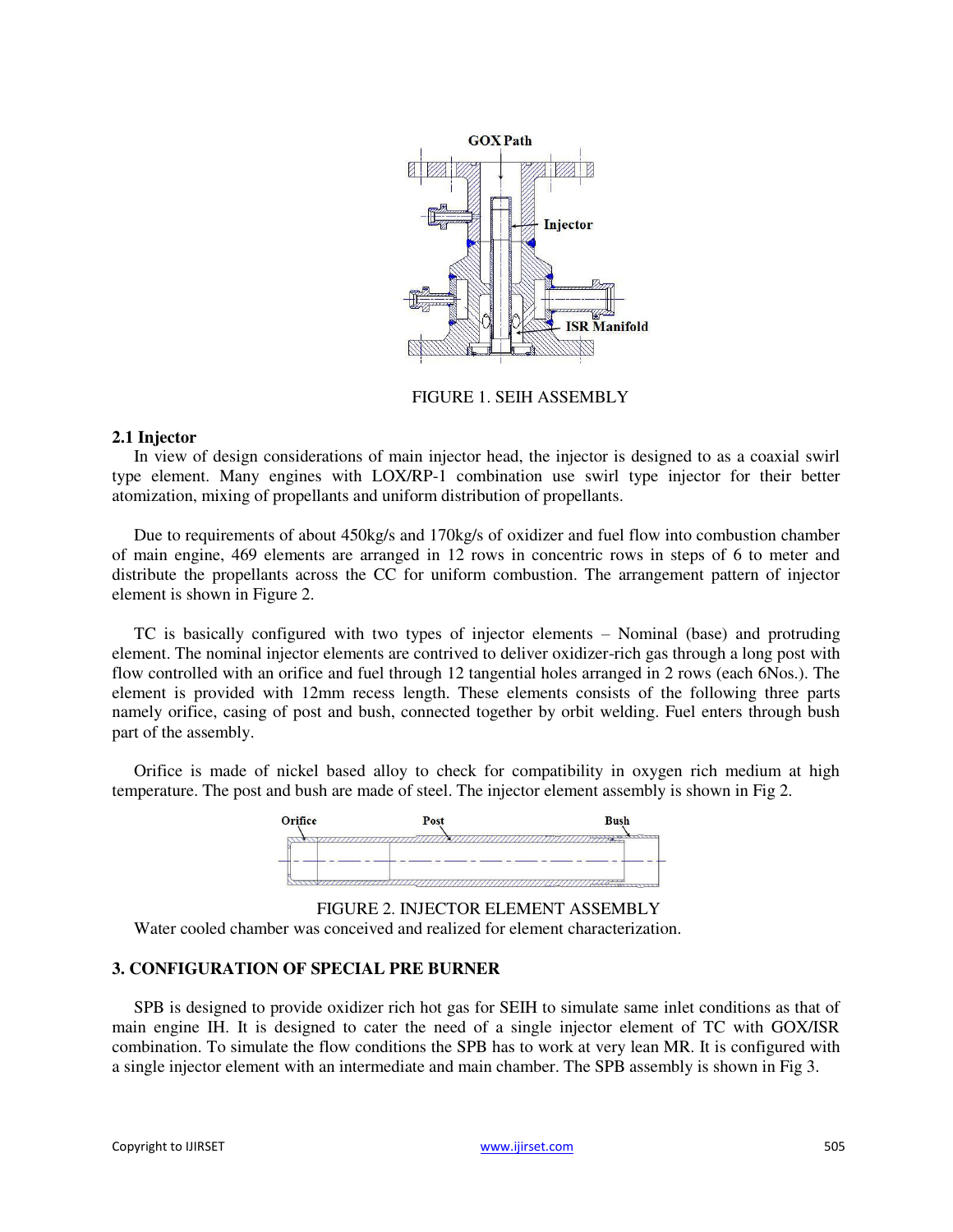

FIGURE 3. SPB ASSEMBLY

# **3.1 Injector**

The challenge of injector design in PB is to configure an element which works at very high MR (210). The injector element is designed as a coaxial swirl type with its own primary combustion zone. In order to sustain the combustion, the element is configured such that primary combustion takes place at relatively lower MR and then additional GOX is fed to dilute the hot gas. The element has an ISR post and GOX sleeve. The injector element configuration is shown in Fig 4.





# **3.2 Injector Housing**

The injector head is configured to provide uniform admission of both the propellants and easy accommodation of the injector element assembly. Injector housing consists of separate GOX and ISR manifolds through which the propellants enter the injector element.



FIGURE 5. SPB INJECTOR HOUSING

The ISR manifold volume is kept to a very minimum to avoid delay of fuel entry to the element which serves for better transient characteristics. Provisions are made for pressure and hot gas temperature measurements at various locations.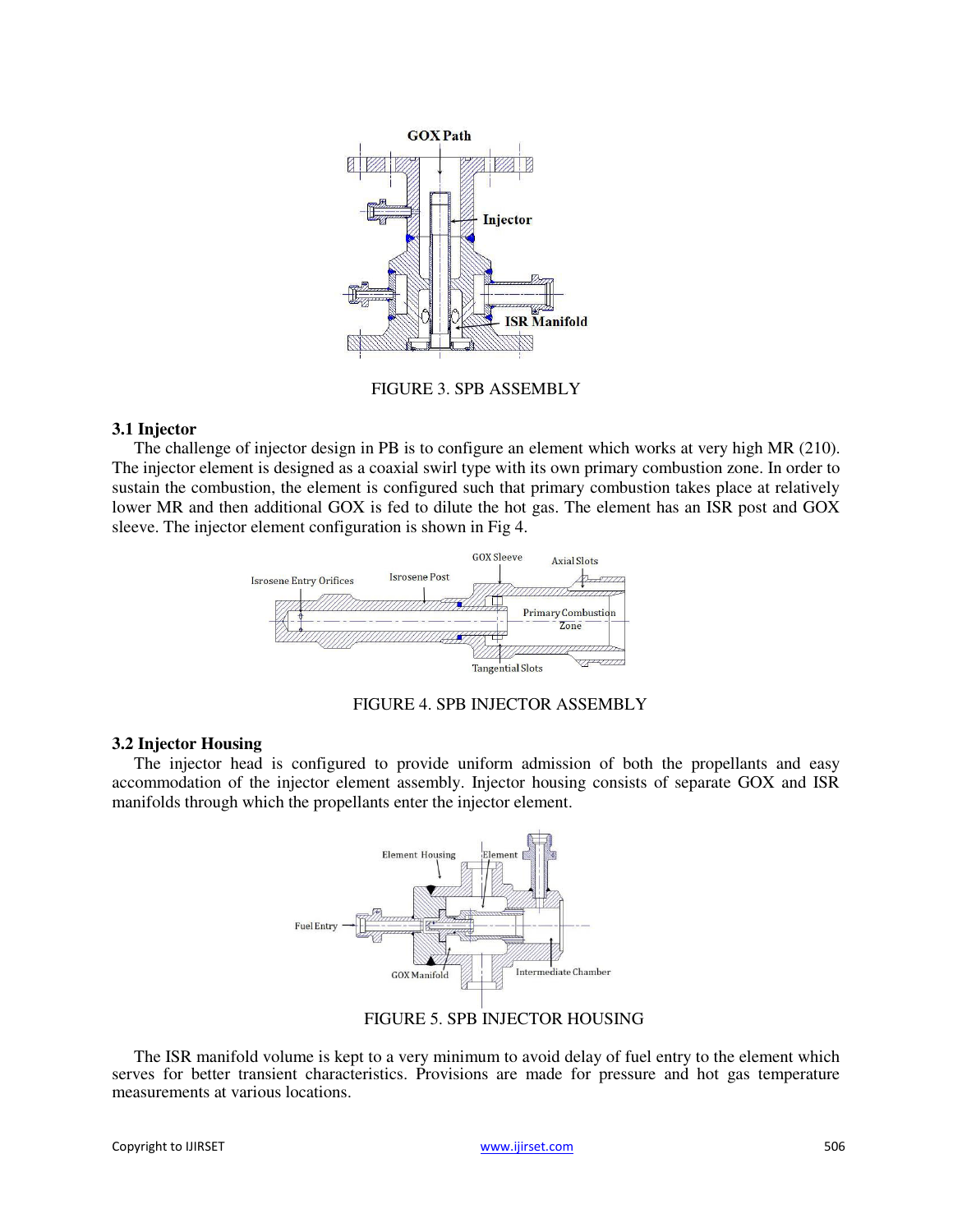## **3.3 Chamber**

SPB has two stages of chamber – intermediate and main. It is provided with intermediate chamber to have relatively smooth dynamic response. The intermediate chamber opens up into the main chamber for further mixing of hot oxidizer to attain temperature uniformity.

The chamber is made of Haynes 214 (nickel alloy) and is radiation cooled with a nozzle throat insert to carry out standalone tests. Specifications of the SPB are given the table below

| Parameter                | Values                    |  |  |
|--------------------------|---------------------------|--|--|
| Total flow rate, kg/s    | 0.9139                    |  |  |
| GO2 flow rate, kg/s      | 0.9064                    |  |  |
| Kerosene flow rate, kg/s | 0.0075                    |  |  |
| Overall mixture ratio    | 120.85                    |  |  |
| Chamber pressure, MPa    | 20.0                      |  |  |
| Hot Gas temperature, K   | 645                       |  |  |
| Igniter                  | Hypergolic slug (TEA/TEB) |  |  |

# TABLE 1. SPECIFICATIONS OF SPB



# FIGURE 6. REALIZED SPB ASSEMBLIES

## **4.OPERATING PARAMETER OF SEIH TEST**

SEIH is designed to operate from 60% of flow rate to 105% through the injector. However the hardware is tested only to the flow conditions corresponding to 60% of the main TC due to the facility limitation.

| <b>TABLE 2. SPECIFICATIONS OF SEIH</b> |  |  |  |  |
|----------------------------------------|--|--|--|--|
| Values                                 |  |  |  |  |
| 1.23                                   |  |  |  |  |
| 0.916                                  |  |  |  |  |
| 0.314                                  |  |  |  |  |
| 2.65                                   |  |  |  |  |
| 18                                     |  |  |  |  |
| Hypergolic slug                        |  |  |  |  |
|                                        |  |  |  |  |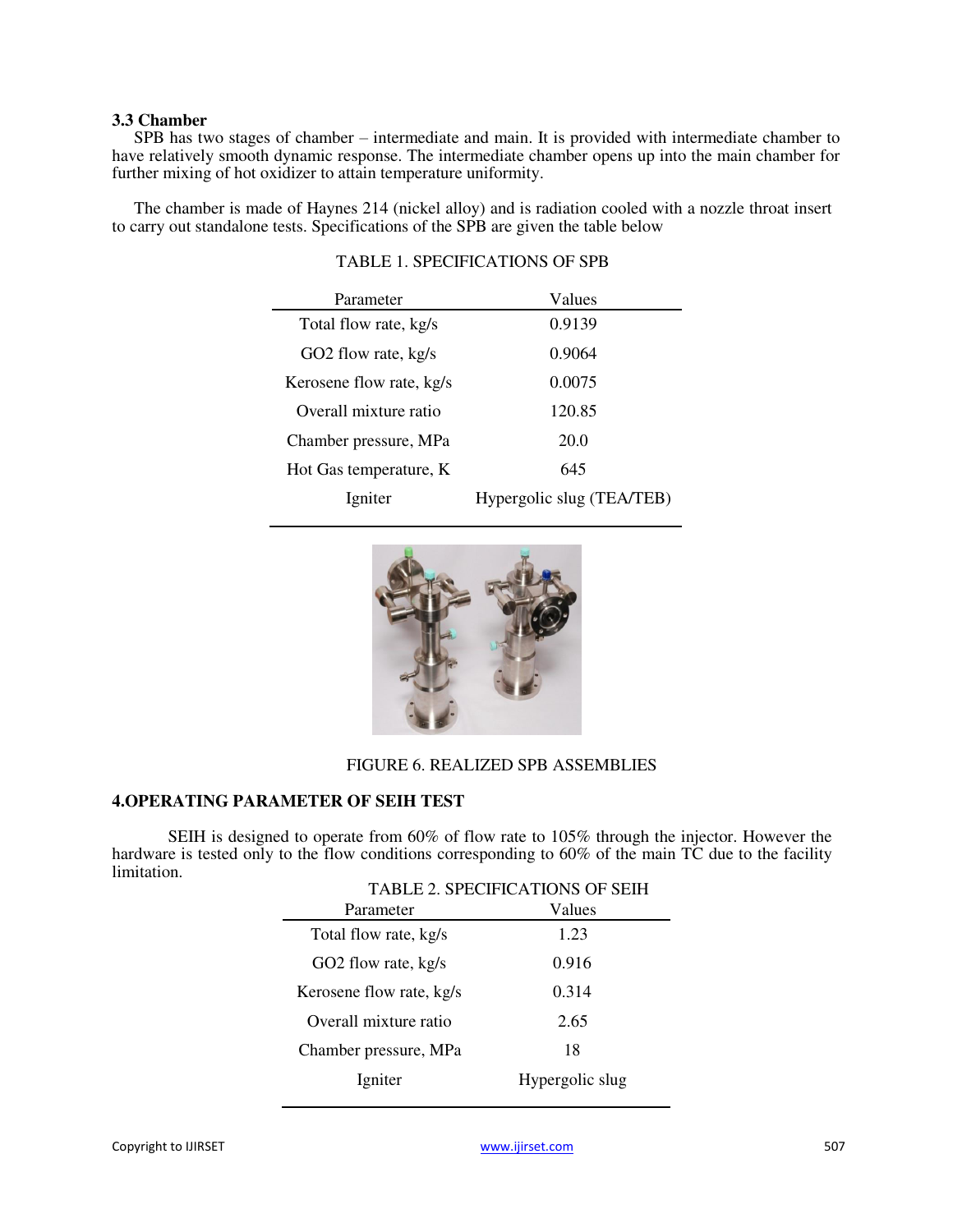# **5. COLD FLOW TESTS**

Injector elements of both SPB and SEIH have been subjected to cold flow tests as acceptance criteria before they were used for hot tests. The cold flow tests are done at part, element and injector head level. The cold flow test fixtures are designed and realized for carrying out cold flow test of individual elements.

Objectives of cold flow test are

- Evaluation of pressure drop across the injector element.
- Measurement of spray cone angle.
- Coefficient of non uniformity.

• Droplet size and its distribution.



FIGURE 7. INJECTOR ELEMENT

TABLE 3. COLD FLOW TEST RESULTS

Cold flow tests are carried out at lab level with DM water as the working medium for all the flow cavities of the injector elements. Figure  $7$  and  $8$  show element and head level cold flow tests. Table 3 gives the details of parameters obtained during the cold flow test.

| Flow path     | P, MPa | , g/s | $\varphi$ , deg | $C_d$ | $C_n$ % |
|---------------|--------|-------|-----------------|-------|---------|
| <b>PB-ISR</b> |        | 5.3   |                 | 0.68  |         |
| PB-GOX        | 1      | 487   | 75              | 0.52  | 97      |
| <b>IH-ISR</b> | 0.6    | 230   | 72              | 0.7   | 95      |
| <b>IH-GOX</b> | 0.6    | 1400  |                 | 0.8   | -       |
|               |        |       |                 |       |         |



FIGURE 8. COLD FLOW TEST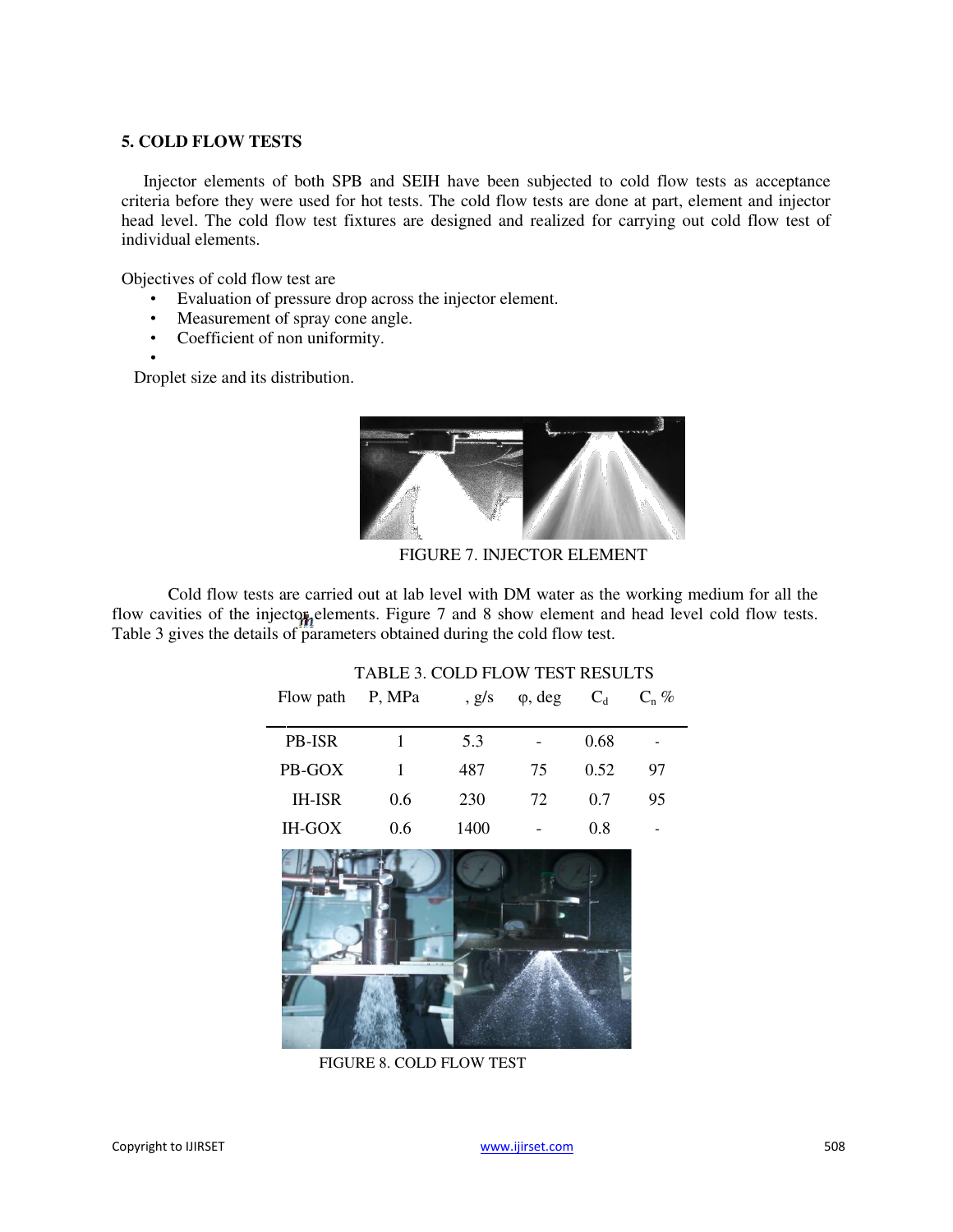# **6.TEST ARTICLE CONFIGURATION AND FEED CIRCUIT**

Test article is conceived to carry out the injector characterization hot test in pressure fed mode. Configuration consists of GOX feed system to SPB and Isrosene feed systems to SPB and SEIH.

Feed systems have valves and flow control devices to feed the propellants at the required pressure. It is designed for step mode operation to take care of ignition characteristics and to avoid hot start problems.

Hypergolic slug module (Tri-ethyl Aluminum/ Tri-ethyl Boron) installed in the ISR feed circuits serves as the ignition source. Both SPB and SETC ISR feed systems have separate igniters (hypergolic slug modules) installed in the line. Figure 9 shows the feed circuit of integrated testing of SEIH.

# **7. COLD FLOW TESTS AND FINALIZATION OF HOT TEST SEQUENCE**

Various cold flow tests on GOX and Isrosene feed circuits of SPB and SETC has been carried out to assess the flow resistance of the fluid circuits, response time of various valves.

GOX lead combustion is adapted for both SPB and SETC. All the valves are sequenced open and close to avoid hot start and shut down transients.



FIGURE 9. FEED CIRCUIT

# **8.TEST RESULTS AND DISCUSSIONS Standalone test of SPB**

Standalone tests of SPB are conducted to evaluate the performance of the hardware. Three tests were conducted at 60% de-rated condition – one 5s duration and two 20s.

A C\* efficiency of about 96% was achieved. The hardware was able to generate oxidizer rich hot gas with sustained combustion at a MR of 210. There was no damage to hardware indicating the materials used for construction were compatible with oxidizer rich environment. The tests details are given in the table below.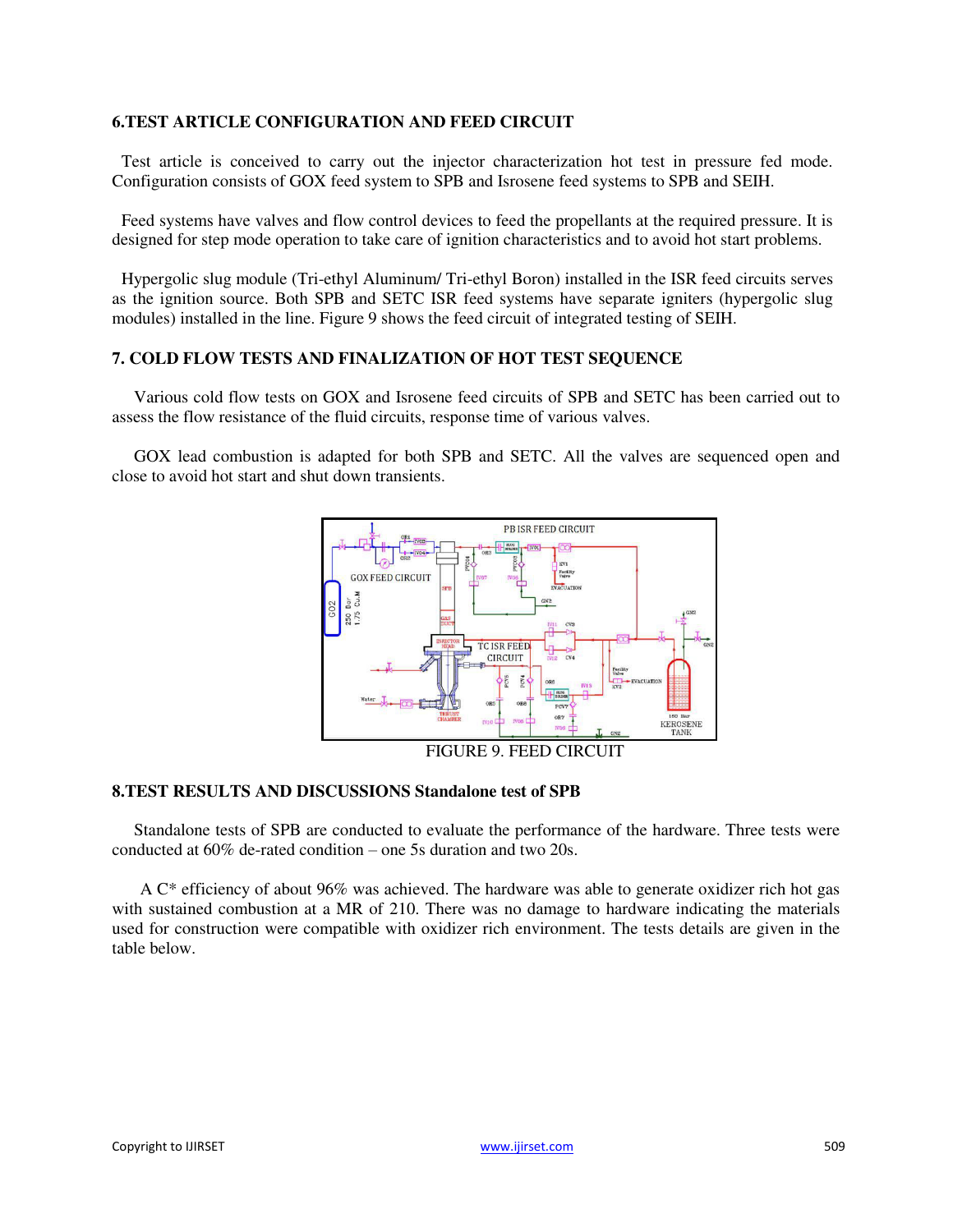

A smooth ignition transient was achieved. Oscillations in the chamber pressure were within 2% of the nominal value.

# **8.1 Single element Integrated Thrust Chamber Tests**

After standalone tests of SPB, the hardware is integrated with SEIH and water cooled CC and tested.



FIGURE 11. INTEGRATED TEST ARTICLE

The test was carried at 55% condition. Figure 12 shows PB and TC pressure measurements along with the flow rates of propellants. Figure 13 shows the temperature of hot gas generated in PB.



FIGURE 12. PB AND TC PRESSURES AND FLOW RATE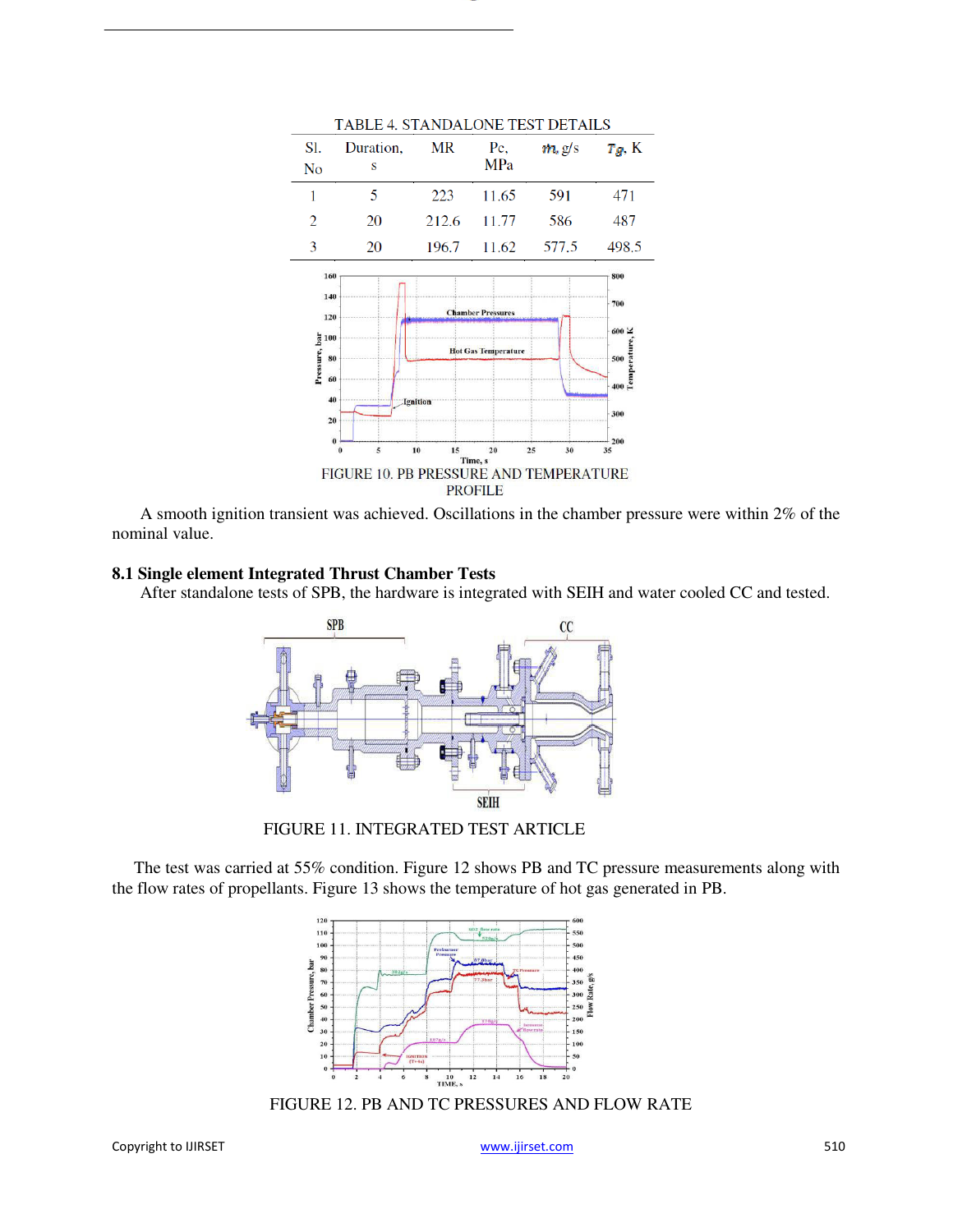

The combustion efficiency achieved during the test is 76%. Oscillations were observed during the test duration. Pressure peak around 250Hz is noticed from the pressure measurement indicating buzzing in the combustion chamber.



FIGURE 14. FFT ANALYSIS OF CHAMBERPRESSURE

# **9.CONCLUSION**

Tests have been conducted on SPB and SETC. The design of SPB and its injector has been validated as capable of providing oxidizer rich hot gas at very lean MR with smooth dynamic characteristics. Nickel based alloy have been proven as compatible in hot oxygen rich environment.

The injector has been tested up to 55% of rated condition. Combustion efficiencies up to 80% have been achieved and test results indicate a tendency of increasing combustion efficiency up to 90% when operated in nominal operating conditions. Further improvement of combustion efficiency is expected in multi element configuration due to better atomization and mixing.

Characteristics of buzzing were observed in the dynamic pressure measurements, which are caused by mechanical vibration of structure and propellant feed system resonances.

These preliminary tests gave an insight into the working of the conceived injector design. Further tests are planned to operate at nominal condition to evaluate the performance. Based on these results the